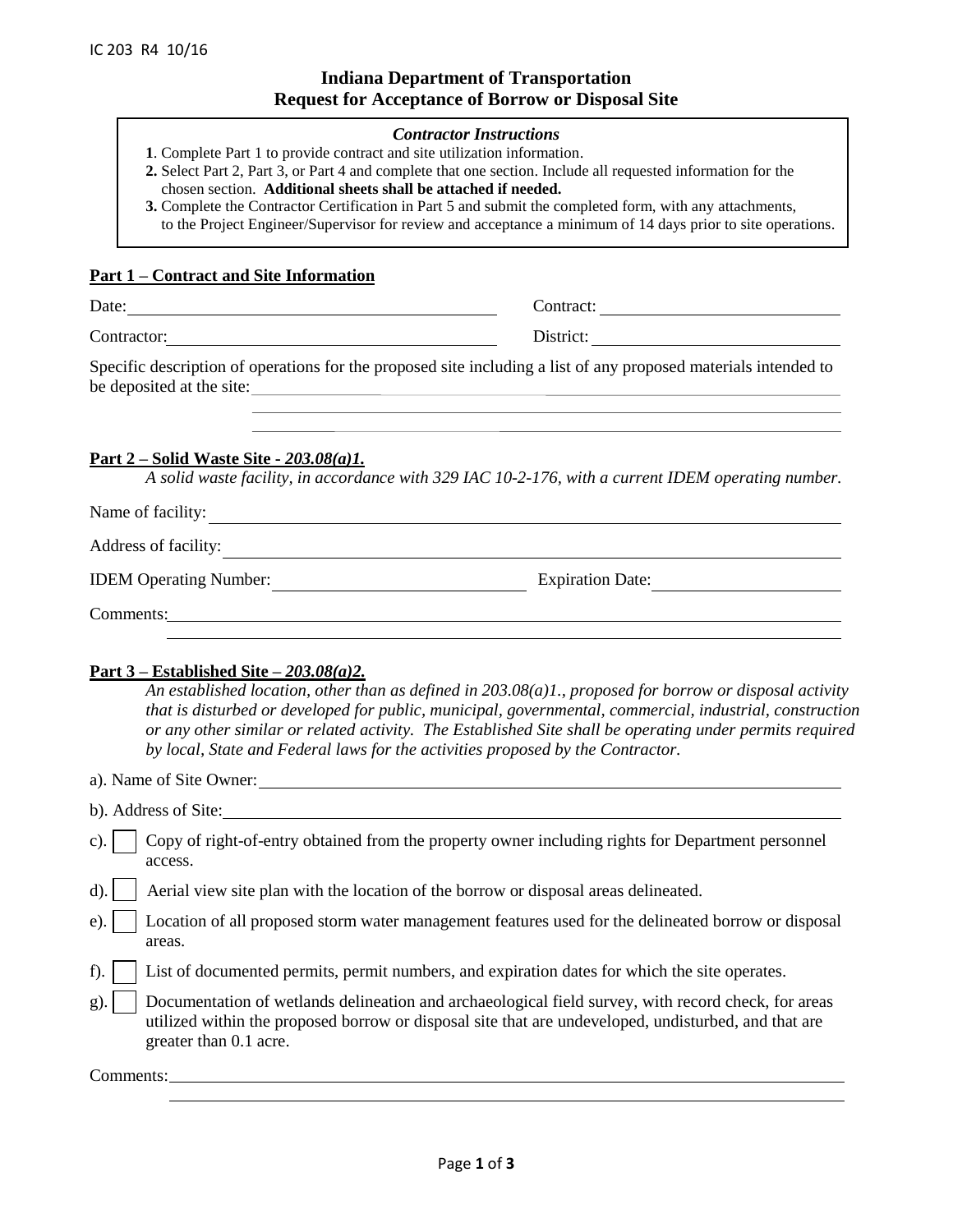## **Part 4 – General Site** *– 203.08(a)3.*

*A proposed borrow or disposal location, other than as defined in 203.08(a)1. and 2., that has not been disturbed or developed for public, municipal, governmental, commercial, industrial, construction or other similar or related activity. A General Site shall include private, residential, agricultural fields and pastures, or any other similar or related locations. General Site shall require additional documentation for acceptance.*

- a). Name of Site Owner:
- b). Location of Site:
- c). Copy of right-of-entry obtained from the property owner including rights for Department personnel access.
- d). A site location plan, site dimensions, adjacent property and right-of-way lines, all demarcated jurisdictional or isolated wetlands, all demarcated archaeological sites, existing and proposed finished contours, and proposed finished grades.
- e).  $\parallel$  A site operations plan detailing the operations proposed for the site, what equipment will be utilized, how the site will be accessed, and any other information relevant to the operations of the site.
- f). A copy of Rule 5 Notice of Intent, if required, in accordance with 327 IAC 15-5.
- g).  $\parallel$  A storm water management plan for the site including storm water features and sequencing the measures for the operations plan for the site.
- h). Documentation signed by a wetlands professional verifying the site has been inspected for, and if present, specifying the area to be demarcated as jurisdictional or isolated wetlands.
- i). Documentation of the archaeological field survey, with record check, signed by a qualified Archaeologist including the limits and border of any archaeological site discovered.
- j). Copies of all other permits obtained by the Contractor to perform operations at the site.
- k). Documentation, in the form of a signed and notarized certification from the property owner, that the proposed site is not currently an active remediation or corrective action site operating under an IDEM or EPA cleanup program, and that there are no environmental liens, easements, deed restrictions, or environmental restrictive covenants against the proposed site location. If environmental liens, easements, deed restrictions, or environmental restrictive covenants exist for the proposed site location, the Contractor shall provide copies of the restriction and written approval from the regulatory agencies having and interest in, or jurisdiction over the proposed site approving use of the site for the borrow or disposal operations.

Comments:

## **Part 5 – Contractor Certification**

The Contractor hereby certifies that the proposed borrow or disposal site conforms to the requirements of the Specifications and contract documents, and will be utilized appropriately for the Contractor's proposed operations at the site in accordance with all local, State, and Federal laws. The Contractor certifies that only operations described above will be performed at the Site.

| Signed:       | Title: |
|---------------|--------|
| Printed Name: | Date:  |